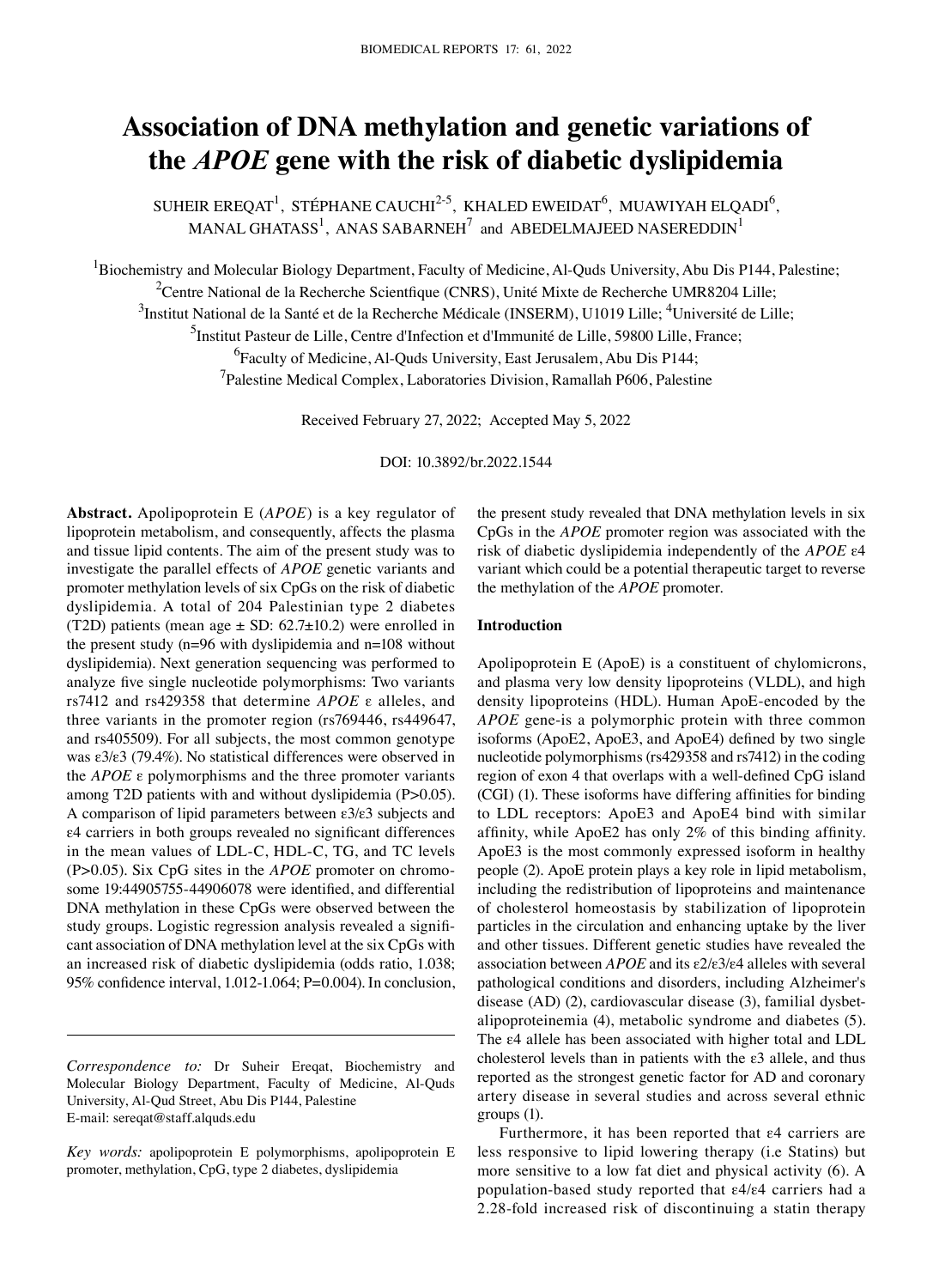compared to ε3/ε3 carriers (7), which has been attributed to therapeutic inefficacy and severe side effect  $(8)$ . Moreover,  $\varepsilon$ 2 carriers had a better response in TG, TC, and LDL‑C reduction percentage in response to statins treatment, compared with ε4 carriers (9). Thus, knowing the *APOE* genotype may be useful in guiding the choice of treatment, in assessing the potential side effects, and in suggesting the complementary approaches that can be used to control metabolic variations in ε4 carriers. In addition, three common single nucleotide polymorphisms (SNPs) rs449647 (A491‑T), rs769446 (C427‑T), and rs405509 (G219‑T) located in the promoter region of the *APOE* gene have been reported to influence *APOE* transcriptional activity, most likely through differential binding of transcription factors and thus differential *APOE* gene expression (10).

Conversely, it is well known that epigenetic mechanisms such as DNA methylation regulate the transcription of several genes and has been linked to the development of various diseases. Several studies investigated the regulatory mechanisms underlying *APOE* gene regulation (11). Promoters and regulatory element activities (i.e enhancers) are affected by cytosine methylation at CpG sites in the genome (12). Gene expression inhibition is correlated with hypermethylated promoters and non‑promoter sites that are located within enhancer regions leading to loss of enhancer activity and consequently transcriptional inactivation of specific genes (13). Thus, the pleiotropic roles of *APOE* may lie in its unique epigenetic properties (1). To the best of our knowledge, no previous studies have investigated the association of *APOE* gene variants and methylation with the risk of dyslipidemia in type 2 diabetes (T2D) patients. Therefore, the present study aimed to determine the allelic and genotypic frequencies of the *APOE* gene polymorphisms and the three promoter variants to investigate whether *APOE* genotypes influenced lipid profiles in Palestinian T2D patients with and without dyslipidemia. Moreover, whether DNA methylation of the *APOE* promoter region differed in diabetic dyslipidemia patients compared with those without dyslipidemia was also assessed. This genetic study may provide additional information regarding the Palestinian population beyond traditional risk factors.

#### **Materials and methods**

*Study participants.* A total of 204 unrelated hospitalized T2DM patients were randomly recruited from Ramallah hospital between January and April 2019. The median age of the subjects studied was 62 years (age range 40‑97 years), 125 were males and 79 were females. Among these subjects, 96 were diagnosed with diabetic dyslipidemia and 108 T2DM subjects without dyslipidemia, and none of these patients had been previously treated with lipid lowering drugs. Diagnosis of T2D was based on World Health Organization criteria: Fasting blood glucose ≥126 mg/dl and/or currently on use of antidiabetic medication (14). Patients who were diagnosed with type 1 diabetes were excluded from the study. Dyslipidemia was defined as a level of total cholesterol  $(TC) > 200$  mg/dl, triglycerides  $(TG) > 50$  mg/dl, LDL-C >130 mg/dl, HDL‑C <40 mg/dl, or under medication of lipid lowering drugs (15). The study was conducted according to the guidelines expressed in the Declaration of Helsinki (16), and written informed consent was obtained from all enrolled participants. The study procedure was approved by the local ethical committee at Al‑Quds University (East Jerusalem, Palestine; approval no. 71/REC).

*Demographic, anthropometric, and biochemical measurements.*  Demographic information including sex and age was collected from the patient's medical record using a well‑structured questionnaire. Body mass index (BMI) was calculated as weight divided by height squared  $(kg/m<sup>2</sup>)$ . Blood pressure was measured with a mercury sphygmomanometer at the time of blood sampling. Blood samples (5 ml) were drawn after a 12‑h minimum fast. Plasma glucose, Glycated Hb (HbA1C), cholesterol, HDL cholesterol, and triglyceride were determined using standard methods of commercial kits. LDL cholesterol was calculated based on the Friedewald formula (17).

*DNA extraction and genotyping.* Genomic DNA was extracted from whole blood (300  $\mu$ l) using a genomic QIAamp DNA purification kit according to the manufacturer's instructions (Qiagen GmbH). The DNA concentration was determined using a NanoDrop 1000 spectrophotometer (Thermo Fisher Scientific, Inc.) and was stored at -20<sup>°</sup>C until required for further analysis. Amplicon-based next generation sequencing (NGS) was used for genotyping as previously described (18). Briefly, three primers (two forward and one reverse) were used in multiplex PCR to target the two SNPs of *APOE* rs429358 [C/T] and rs7412 [C/T]. Based on these 2 SNPs, the *APOE* alleles (ε2, ε3, and ε4) were determined.

Moreover, four primers (two forward and two reverse) were used to target the three SNPs in *APOE* promoter region rs769446 [T/C], rs449647[A/T], and rs405509 [G/T]. All primers were modified with over hanged Illumina adaptor sequences at the 5' ends that were added to the forward (5'‑CGT CGGCAGCGTCAGATGTGTATAAGAGACA‑3') and reverse primers (5'‑GTCTCGTGGGCTCGGAGATGTGTA TAAGAGA-3'). The primer sequences and the final length of target sequences are shown in Table I. The reaction was carried out using  $3 \mu$ l of the extracted DNA in a final volume of 25  $\mu$ l, which contained 12.5  $\mu$ l PCRBIO HS Taq Mix Red (PCR Biosystems, Ltd.), 8.5  $\mu$ l double distilled water (dH<sub>2</sub>O) and  $0.2 \mu$ M of each primer. The amplification conditions were as follows: Initial denaturation at 95˚C for 5 min followed by 32 cycles of 95˚C for 30 sec, 65˚C for 30 sec, and 72˚C for 40 sec, with a final extension step of 72˚C for 6 min. The PCR products of all samples were visualized on 1.5% agarose gel, cleaned using the Agencourt AMPure XP system (X1, cat. no. A63881; Beckman Coulter Genomics), and eluted in 25  $\mu$ l elution buffer. DNA library preparation and barcoding were performed using a Nextera XT Index Kit (Illumina, Inc.) as described previously (18). Samples were deep sequenced on a NextSeq 500/550 machine using the 150‑cycle Mid Output Kit (Illumina, Inc.). The obtained DNA sequences were analyzed using the Galaxy program (https://usegalaxy.org/). A total of 10 virtual probe sequences (four for the two *APOE* gene variants and six for the three *APOE* promoter variants) were used to identify the targeted polymorphisms (Table I). The genotypes were determined, based on the calculated ratio between the read counts for wild type and mutant alleles, for all SNPs (*APOE* ε and promoter polymorphisms) in each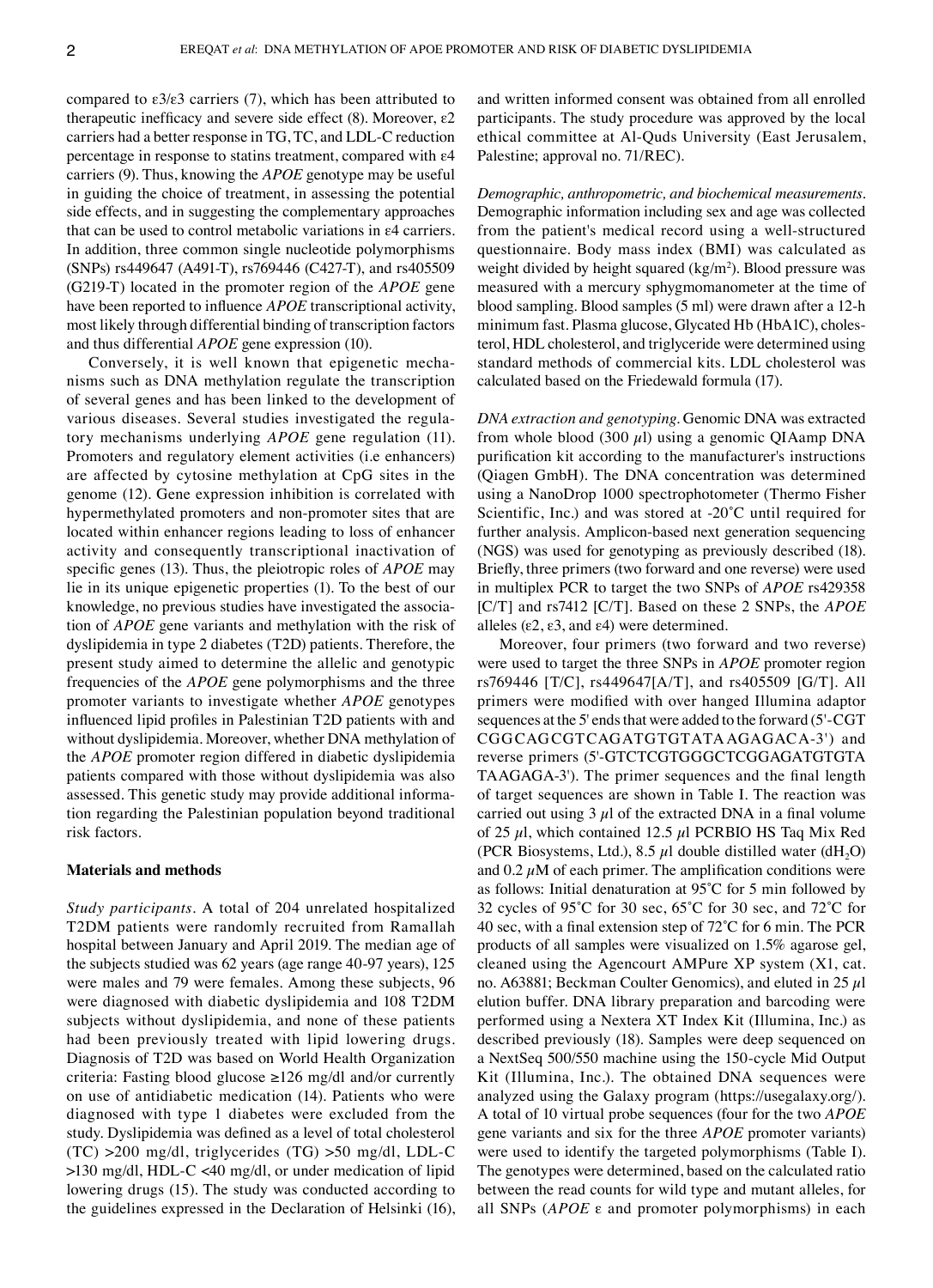| <b>SNP</b>                                     | Primer name        | Primer sequence, 5'-3 <sup>ta</sup> | PCR target/bp            |
|------------------------------------------------|--------------------|-------------------------------------|--------------------------|
| rs429358T/C and                                | APOEF1             | TCCAAGGAGCTGCAGGCGGCGCA             | $APOE$ gene/120          |
| rs7412C/T                                      | APOEF <sub>2</sub> | AGAGCACCGAGGAGCTG                   | and 218 bp               |
|                                                | <b>APOER</b>       | GCCCCGGCCTGGTACACTGCCA              |                          |
| rs449647 T/A, rs769446                         | ProAPOEF1          | CACGCCTGGCTAACTTTTGT                | <i>APOE</i> Promoter/248 |
| $C/T$ and rs405509 A/C                         | ProAPOEF2          | AAGGACAGGGTCAGGAAAGG                | and 225 bp               |
|                                                | ProAPOER1          | <b>TCCTGGATCCCAGAAAGAAA</b>         |                          |
|                                                | ProAPOER2          | AGGTGGGGCATAGAGGTCTT                |                          |
| Methylation primers                            | <b>APOEPIF</b>     | GAGGGGTTATTTTTAGGAGTAT              | APOE promoter/           |
|                                                | <b>APOEPIR</b>     | <b>TCCCAATCCTAAAATTCAAATT</b>       | 324 bp                   |
| Gene                                           | Probe Name         | Probes sequences                    | Targeted SNP             |
| $APOE$ $\varepsilon$ probes                    | rs429358T          | <b>GACGTGTGCGGC</b>                 | Т                        |
|                                                | rs429358C          | <b>GACGTGCGCGGC</b>                 | C                        |
|                                                | rs7412C            | GCAGAAGCGCCTGG                      | $\mathcal{C}$            |
|                                                | rs7412T            | <b>GCAGAAGTGCCTGG</b>               | T                        |
| APOE promoter probes                           | rs449647A          | <b>TCTCAAACTCCTG</b>                | A                        |
|                                                | rs449647T          | <b>TCTCAATCTCCTG</b>                | T                        |
|                                                | rs769446T          | <b>GTGAGCTACCGC</b>                 | T                        |
|                                                | rs769446C          | <b>GTGAGCCACCGC</b>                 | C                        |
|                                                | rs405509A          | <b>GTCTGTATTACTG</b>                | Т                        |
|                                                | rs405509C          | GTCTGGATTACTG                       | G                        |
| <sup>a</sup> The targeted SNPs are underlined. |                    |                                     |                          |

|  | Table I. Sequences of the primers and virtual probes used in PCR and sequence analysis. |  |  |  |  |  |  |  |  |  |  |
|--|-----------------------------------------------------------------------------------------|--|--|--|--|--|--|--|--|--|--|
|--|-----------------------------------------------------------------------------------------|--|--|--|--|--|--|--|--|--|--|

sample. All genotyping personnel were blinded to the clinical data.

*DNA methylation analysis.* Based on the availability and quantity of DNA samples, a sub group of 119 samples (58 with dyslipidemia and 61 without dyslipidemia) were randomly selected to examine whether *APOE* promoter methylation was associated with a risk of dyslipidemia. The median age of the subjects studied was 62 years (age range 40‑88 years), 70 were males and 49 were females. A minimum concentra‑ tion of genomic DNA >50 ng was used in the methylation analysis and bisulfite converted using (CiTi Converter DNA Methylation kit, Gdansk) according to the manufacturer's protocol, by which the unmethylated cytosine residues were converted into thymine residues, while the methylated cytosines remained unchanged. A total of six CpG dinucleotides in the *APOE* promoter, (CpG1-CpG6; Fig. 1) located on chromosome 19 (44905755‑44906078) were studied. This region was selected based on a previous study which showed that CpG (cg12049787) within the *APOE* promoter was associated with AD and correlated with *APOE* expression (cg26190885, cg08955609) (19). Thus, a fragment of 150 bp that contained six CpGs upstream of the CpG (cg12049787), was amplified using two newly designed primers (Fig. 1).

The sequences of the primers, modified with over hanged Illumina adaptors at the 5' ends, that were used for amplification of our target fragment are shown in Table I. PCR was performed in a final volume of 25  $\mu$ l consisting of 12.5  $\mu$ l

(X2) hot start master mix (PCRBIO HS Taq MixRed, PCR Biosystems, Ltd.), 10  $\mu$ M of each primer and 5  $\mu$ l bisulfite converted DNA. DNA library preparation and barcoding were performed as described above. The methylation ratios were determined using a Python script (methratio.py) and MethylDackel free program on the UseGalaxy.eu website.

*Statistical analysis.* All data were analyzed using SPSS version 20.0 (IBM Corp). Demographic characteristics are reported as the mean  $\pm$  SD or n (%). Comparisons between the two groups were performed using an unpaired Student's t-test or a  $\chi^2$  test, as appropriate and confirmed by a nonparametric analysis using Mann-Whitney test. Allele and genotype differences between groups and deviations from Hardy‑Weinberg (HW) equilibrium were assessed using a  $\chi^2$  test. Stepwise logistic regression analysis was applied to assess whether DNA methylation levels at the six selected CpG dinucleotides were associated with dyslipidemia.

## **Results**

*Study participants.* The study included 204 T2DM individuals; the anthropometric, clinical, and biochemical measurements for T2D patients with and without dyslipidemia are presented in Table II. Mean BMI, TC, TG, and LDL-C were significantly higher in participants with dyslipidemia than in those without dyslipidemia (P<0.05) and confirmed by a nonparametric analysis using Mann‑Whitney test (Table SI). No significant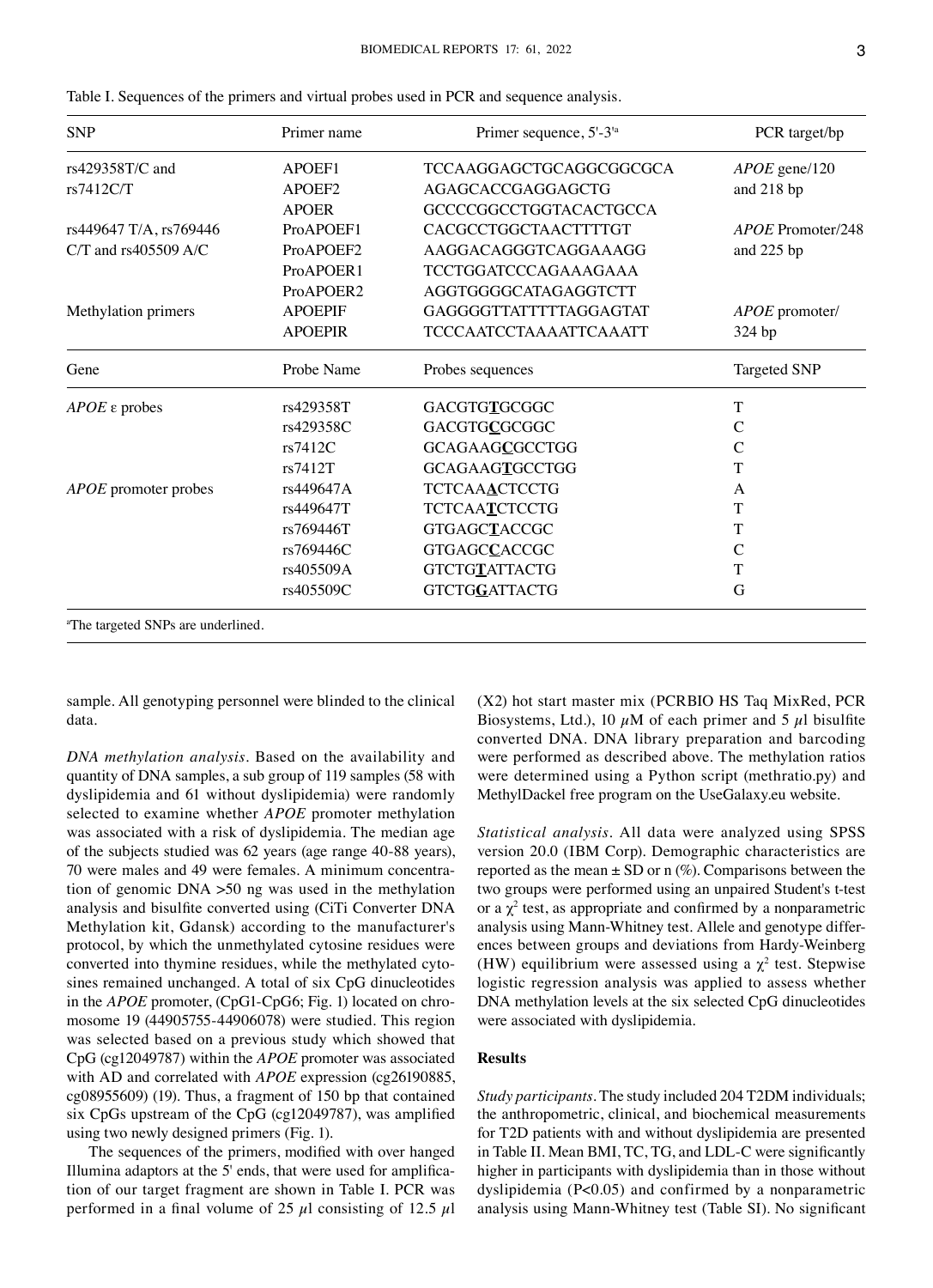| Variable                                    | With dyslipidemia,<br>$n=96^e$ | Without dyslipidemia,<br>$n = 108^e$ | P-value            |
|---------------------------------------------|--------------------------------|--------------------------------------|--------------------|
| Age                                         | 62.3 (9.86)                    | 63.1 (10.53)                         | $0.62^{\circ}$     |
| Sex female/male, n                          | 34/62                          | 45/63                                | 0.36 <sup>d</sup>  |
| Body mass index, $kg/m2$                    | 29.9                           | 25                                   | $2.43x10^{-18b,c}$ |
| Systolic blood pressure, mmHg               | 135.02 (18.75)                 | 139.85 (20.49)                       | $0.08^{a,d}$       |
| Diastolic blood pressure, mmHg              | 77.97 (13.11)                  | 81.06 (11.15)                        | $0.07^{a,c}$       |
| HbA1C, $%$                                  | 8.02(1.3)                      | 8.13(1.5)                            | 0.59 <sup>d</sup>  |
| Fasting blood glucose, g/dl                 | 241.62 (108.66)                | 227.22 (92.82)                       | 0.31 <sup>d</sup>  |
| Total triglyceride, mg/dl                   | 252.6 (148.79)                 | 149.68 (60.32)                       | $4.18x10^{-9b,d}$  |
| Total cholesterol, mg/dl                    | 237.38 (86.47)                 | 161.78(50.7)                         | $5.34x10^{-12b,d}$ |
| High-density lipoprotein cholesterol, mg/dl | 36.07 (13.17)                  | 49.58 (17.99)                        | $3.94x10^{-9b,d}$  |
| Low-density lipoprotein cholesterol, mg/dl  | 161.51 (54.32)                 | 96.18 (41.64)                        | $1.06x10^{-17b,d}$ |

Table II. Demographics and biochemical characteristics of study subjects.

ªP<0.05, <sup>b</sup>P<0.0001. °Unpaired Student's t-test. <sup>d</sup>χ<sup>2</sup>-test. °Data are presented as the mean ± SD.



Figure 1. Genomic map of the six CpG sites studied in the *APOE* promoter, cg12049787 CpG was studied previously (19).

differences were found in age, sex, systolic and diastolic blood pressure, fasting blood glucose level, and HbA1C (P>0.05).

*APOE genotypes and allele frequencies.* The genotype and allelic distributions of the *APOE* gene are described in Table III. The distribution of *APOE* genotypes was in HW equilibrium in both groups  $(P>0.05)$ . No significant differences were observed in the *APOE* genotypes and alleles frequencies between the two groups (P>0.05). In all subjects, the frequency of each genotype in descending order was (ε3/ε3, 79.4%; ε2/ε3, 9.3%; ε3/ε4, 7.4%; ε2/ε2, 2.5%; ε2/ε4, 1.5%). No ε4/ε4 genotype was detected. The ε3 allele was the most common (81.3%) followed by the ε2 allele (11.2%) and then the  $\varepsilon$ 4 allele (7.4%).

*Association between APOE genotypes with the risk of dyslipidemia.* Logistic regression adjusted for age, sex, and BMI showed no association between *APOE* genotypes and the risk of dyslipidemia (Table IV). A comparison of lipid parameters between ε3/ε3 subjects and ε4 allele carriers in both groups revealed no significant differences in mean values for the LDL-C, HDL-C, TG, and TC levels (Table V).

*Allelic and genotypic frequency of APOE promoter variants and the risk of dyslipidemia.* The genotypes and alleles distributions of the three promoter variants (rs769446, rs449647, and rs405509) are shown in Table VI. No deviations from the expected HW frequencies were found in both groups (P>0.05). The genotype distribution and allele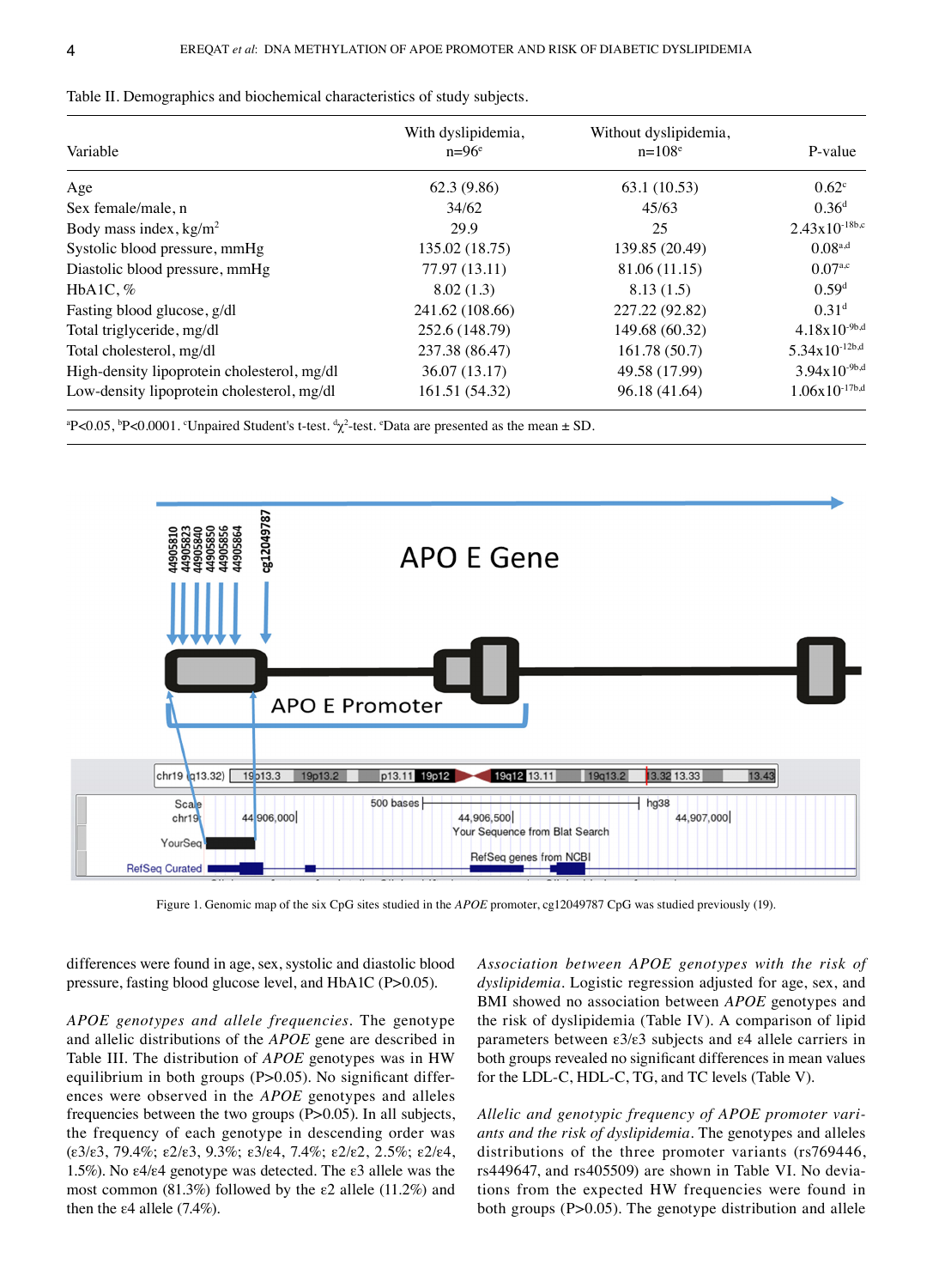| Genotype                       | All subjects,<br>$n (\%)$ | With dyslipidemia,<br>$n(\%)$ | Without dyslipidemia,<br>$n(\%)$ | P-value <sup>a</sup> |
|--------------------------------|---------------------------|-------------------------------|----------------------------------|----------------------|
| $\epsilon$ 2/ $\epsilon$ 2     | 5(2.5)                    | 4(4.2)                        | 1(0.9)                           | 0.19                 |
| $\epsilon$ 2/ $\epsilon$ 3     | 19(9.3)                   | 8(8.3)                        | 11(10.2)                         | 0.81                 |
| $\epsilon$ 2/ $\epsilon$ 4     | 3(1.5)                    | 2(2.1)                        | 1(0.9)                           | 0.60                 |
| $\epsilon 3/\epsilon 3$        | 162(79.4)                 | 75(78.1)                      | 87 (80.6)                        | 0.73                 |
| $\epsilon$ 3/ $\epsilon$ 4     | 15(7.4)                   | 7(7.3)                        | 8(7.4)                           |                      |
| $\varepsilon$ 2                | 27(11.2)                  | 14(12.4)                      | 13(10.2)                         | 0.68                 |
| $\varepsilon$ 3                | 196(81.3)                 | 90(79.6)                      | 106(82.8)                        | 0.62                 |
| $\varepsilon$ 4                | 18(7.4)                   | 9(8)                          | 9(7)                             | 0.81                 |
| $a_{\text{Eichow}}$ avect toot |                           |                               |                                  |                      |

Table III. *APOE* genotypes and allele frequencies and their distribution in type 2 diabetes mellitus patients with and without dyslipidemia.

a Fisher's exact test.

Table IV. Association of *APOE* genotypes with the risk of dyslipidemia in type 2 diabetes mellitus patients.

| Genotype                   | All subjects,<br>$n(\%)$ | With dyslipidemia,<br>$n(\%)$ | Without dyslipidemia,<br>$n(\%)$ | Adjusted OR<br>$95\%$ CI <sup>a</sup> | P-value | OR 95% CI        | P-value |
|----------------------------|--------------------------|-------------------------------|----------------------------------|---------------------------------------|---------|------------------|---------|
| $\epsilon$ 2/ $\epsilon$ 2 | 5(2.5)                   | 4(4.2)                        | 1(0.9)                           | $0.28(0.01-3.66)$                     | 0.36    | $4.6(0.51-42)$   | 0.17    |
| $\epsilon$ 2/ $\epsilon$ 3 | 19(9.3)                  | 8 (8.3)                       | 11(10.2)                         | $1.25(0.39-4.17)$                     | 0.71    | $0.8(0.32-2.2)$  | 0.72    |
| $\epsilon$ 2/ $\epsilon$ 4 | 3(1.5)                   | 2(2.1)                        | 1(0.9)                           | $1.34(0.05-20.20)$                    | 0.83    | $2.3(0.21-26)$   | 0.5     |
| $\epsilon$ 3/ $\epsilon$ 3 | 162(79.4)                | 75(78.1)                      | 87 (80.6)                        | 1.00                                  | NA      | 1.00             | NA      |
| $\epsilon$ 3/ $\epsilon$ 4 | 15(7.4)                  | 7(7.3)                        | 8 (7.4)                          | $0.67(0.17-2.67)$                     | 0.57    | $1.02(0.35-2.9)$ | 0.98    |

a Asjusted for age, sex and body mass index. OR, odds ratio; CI, confidence interval.

Table V. Comparison of the lipid profiles between ε3/ε3 genotype subjects and ε4 allele carriers<sup>d</sup>.

|                                                 |                            | With dyslipidemia | Without dyslipidemia |                            |                 |                      |
|-------------------------------------------------|----------------------------|-------------------|----------------------|----------------------------|-----------------|----------------------|
| Variable                                        | $\epsilon$ 3/ $\epsilon$ 3 | $\varepsilon$ 4   | P-value              | $\epsilon$ 3/ $\epsilon$ 3 | $\varepsilon$ 4 | P-value              |
| Age, years <sup>e</sup>                         | 62.4(9.8)                  | 61.1(11)          | $0.61^{\circ}$       | 64.3(10.3)                 | 57.6 (10.4)     | $0.009^{a,b}$        |
| Sex, female/<br>male, n                         | 28/47                      | 12/5              | 0.544 <sup>b</sup>   | 37/50                      | 8/12            | $0.521$ <sup>c</sup> |
| Body mass<br>index, $kg/m^{2e}$                 | 29.7(4)                    | 30.8(2.7)         | $0.289$ <sup>a</sup> | 24.9(3.6)                  | 23.7(3.3)       | $0.184^{b}$          |
| Total cholesterol,<br>$mg/dl^e$                 | 238.37 (91)                | 232.44 (77.95)    | $0.84^{\circ}$       | 160.78 (49.19)             | 162.78 (66.16)  | 0.93 <sup>b</sup>    |
| Total triglyceride,<br>$mg/dl^e$                | 251.53 (161.56)            | 251.56 (116.82)   | 1 <sup>a</sup>       | 150.15 (62.02)             | 131.67 (37.19)  | 0.21 <sup>b</sup>    |
| High-density<br>lipoprotein, mg/dl <sup>e</sup> | 36.57 (13.93)              | 36.44 (8.38)      | $0.97$ <sup>a</sup>  | 49.01 (18.42)              | 48.33 (14.44)   | 0.90 <sup>b</sup>    |
| Low-density<br>lipoprotein, mg/dl <sup>e</sup>  | 164.23 (56.55)             | 136 (46.81)       | $0.12^{\rm a}$       | 90.89 (35.17)              | 114.44 (68.68)  | 0.34 <sup>b</sup>    |

 $P < 0.01$ . bUnpaired Student's t-test.  $\gamma 2$  test.  $\frac{d}{2}$  carrier= $\epsilon 2/\epsilon 4 + \epsilon 3/\epsilon 4$ .  $\epsilon$ Data are presented as the mean  $\pm$  SD.

frequency of the three promoter variants were not statistically different between the two studied groups (P>0.05; Table VI). Moreover, no statistical differences were observed in the genotype frequencies of the three *APOE* promoter variants stratified according to the ε2, ε3/ε3, and ε4 status (data not shown).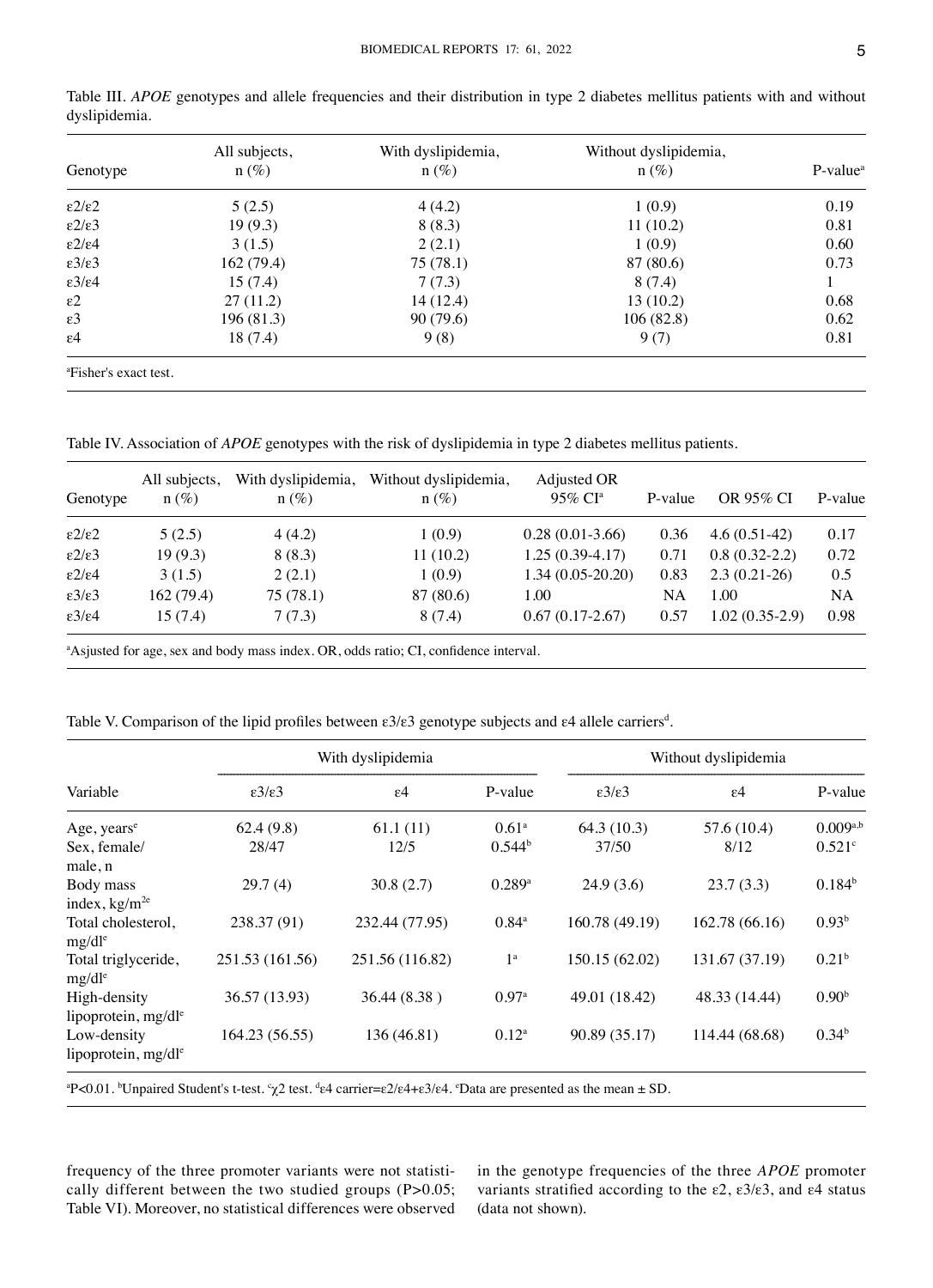| SNP <sub>rs</sub> | Genotype/<br>allele                         | Total, $n$ $(\%)$ | With<br>dyslipidemia,<br>$n(\%)$ | Without<br>dyslipidemia,<br>$n(\%)$ | Odds ratio <sup>a</sup> | 95%<br>Confidence<br>interval <sup>a</sup> | P-value |
|-------------------|---------------------------------------------|-------------------|----------------------------------|-------------------------------------|-------------------------|--------------------------------------------|---------|
| rs769446          | <b>TT</b>                                   | 181 (88.7)        | 87 (91)                          | 94 (87)                             | 1.00                    |                                            | 0.14    |
|                   | TC                                          | 23(11.3)          | 9(9)                             | 14(13)                              | 0.44                    | $(0.14-1.34)$                              |         |
|                   | T                                           | 385 (94)          | 183 (95)                         | 202 (94)                            | 1.00                    |                                            | 0.14    |
|                   | $\mathcal{C}$                               | 23(6)             | 9(5)                             | 14(6)                               | 0.44                    | $(0.14-1.34)$                              |         |
| rs449647          | AA                                          | 84 (41.2)         | 42(44)                           | 42 (39)                             | 1.00                    |                                            | 0.07    |
|                   | AT                                          | 92(45.1)          | 41(43)                           | 51 (47)                             | 0.42                    | $(0.19 - 0.92)$                            |         |
|                   | TT                                          | 28(13.7)          | 13(14)                           | 15(14)                              | 0.81                    | $(0.29 - 2.30)$                            |         |
|                   | A                                           | 260 (63.7)        | 125(65)                          | 135(62)                             |                         |                                            | 0.28    |
|                   | T                                           | 148 (36.3)        | 67(35)                           | 81 (38)                             | 0.76                    | $(0.46 - 1.25)$                            |         |
| rs405509          | GG                                          | 57 (27.9)         | 26(27)                           | 31(29)                              | 1.00                    |                                            | 0.58    |
|                   | <b>GT</b>                                   | 99 (48.5)         | 48 (50)                          | 51 (47)                             | 0.96                    | $(0.42 - 2.19)$                            |         |
|                   | TT                                          | 48 (23.5)         | 22(23)                           | 26(24)                              | 1.51                    | $(0.56 - 4.09)$                            |         |
|                   | G                                           | 213 (52.2)        | 100(52)                          | 113(52)                             | 1.00                    |                                            | 0.44    |
|                   | T                                           | 195 (47.8)        | 92 (48)                          | 103(48)                             | 1.22                    | $(0.74 - 2.00)$                            |         |
|                   | <sup>a</sup> Adjusted for age, sex and BMI. |                   |                                  |                                     |                         |                                            |         |

Table VI. Genotypes and alleles frequencies of *APOE* promoter variants among type 2 diabetes mellitus patients with and without dyslipidemia.

*DNA methylation level of the APOE promoter region.* A sub group of 119 patients was included to study the methylation pattern among T2D patients with and without dyslipidemia. The clinical characteristics of this subgroup (n=119; 58 with dyslipidemia and 61 without dyslipidemia) are described in Table SII. The mean BMI was higher in patients with dyslipidemia  $(30.2 \pm 3.8 \text{ kg/m}^2)$ compared with those without dyslipidemia  $(24.8 \pm 3.6 \text{ kg/m}^2)$ (P<0.05). The lipid profiles including TC, TG, and LDL were also significantly higher in patients with dyslipidemia compared with those without dyslipidemia (P<0.05; Table SII). Percent methylation for each CpG (1‑6) across the *APOE* promoter was compared between diabetic patients with and without dyslipidemia. The percent methylation level at any CpG site was significantly higher in patients with dyslipidemia compared with those without dyslipidemia: CpG1, P=0.0031; CpG2, P=0.0048; CpG3, P=0.0022; CpG4, P=0.0032; CpG 5, P=0.0021, CpG6, P=0.0031, mean CpG (1‑6) methylation, P=0.0016 (Fig. 2).

The relationship between mean methylation levels and the risk of dyslipidemia was analyzed using a logistic regression model adjusted for potential confounding factors. the analysis showed a significant association of methylation level at the CpGs (1‑6) with increased risk of dyslipidemia odds ratio (OR)=1.038; 95% confidence interval (CI)=1.012-1.064); P=0.004 (adjusted for age, sex, BMI, HDL, LDL levels, and ε4 allele, Table VII). Moreover, LDL levels were revealed to be an independent risk factor for dyslipidemia development (OR=1.025; 95% CI=1.013‑1.038); P<0.001 (adjusted for age, sex, BMI, HDL, and ε4 allele). BMI was positively associated with the risk of dyslipidemia (OR=1.458;  $95\%$  CI=1.212-1.754); P<0.001 (adjusted for age, sex, LDL, HDL, and ε4 allele).

Stratification of LDL and BMI mean values by sex and age showed no significant differences in each group with and without dyslipidemia (Table SIII).

Table VII. Logistic regression analysis of the association between each variable and risk of dyslipidemia.

| Variable                    | Odds<br>ration | 95% confidence<br>interval | Adjusted<br>P-value |
|-----------------------------|----------------|----------------------------|---------------------|
| Mean                        | 1.038          | 1.012-1.064                | 0.004 <sup>b</sup>  |
| $CpG(1-6)$                  |                |                            |                     |
| Age                         | 1.049          | 0.987-1.115                | 0.126               |
| Sex                         | 1.466          | 0.463-4.641                | 0.515               |
| Body mass                   | 1.458          | 1.212-1.754                | $0.00^{\rm a}$      |
| index                       |                |                            |                     |
| High-density                | 1              | 0.954-1.047                | 0.988               |
| lipoprotein                 |                |                            |                     |
| Low-density                 | 1.025          | 1.013-1.038                | $0.00^{\rm a}$      |
| lipoprotein                 |                |                            |                     |
| ε4 carrier                  | 1.63           | 0.376-7.067                | 0.514               |
| $P < 0.01$ , $P < 0.0001$ . |                |                            |                     |

# **Discussion**

It is now well established that the *APOE* gene plays an important role in lipid metabolism and its genetic variations are associated with cognitive function, diabetes and cardiovascular disease (20,21). To the best of our knowledge, the effect of *APOE* polymorphisms and methylation profile on diabetic dyslipidemia has never been studied in the Palestinian population. First, we investigated the relationship between the *APOE* polymorphisms and the risk of dyslipidemia in T2D patients. The current study showed that there was no significant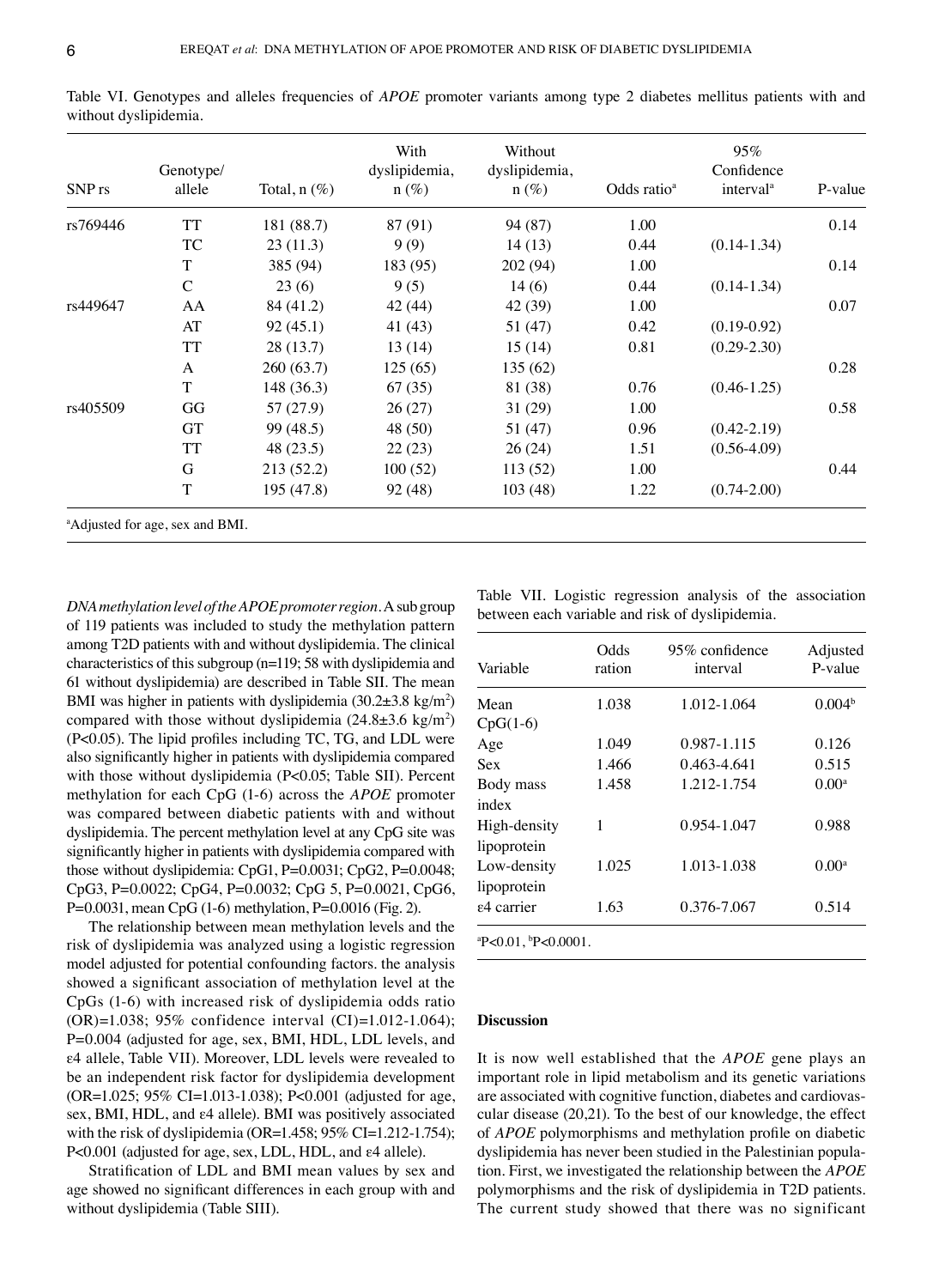

Figure 2. Comparison of the methylation pattern in the *APOE* promoter CpG sites between diabetic patients with (n=58) and without dyslipidemia (n=61). Numbers on bars indicate the mean methylation level at each CpG site. Error bars represent the standard deviation of methylation level at each CpG site. *APOE*, apolipoprotein E; D, patients with dyslipidemia; W, patients without dyslipidemia; M, mean methylation across the six CpGs.

difference in the distribution of ε2, ε3, and ε4 alleles among T2D patients with and without dyslipidemia. In all T2D subjects, the ε3 allele was the most common (81.3%), followed by the ε2 allele (11.2%) and then the ε4 allele (7.4%), which is different from that reported in Turkish (22), Egyptian (23) and Saudi diabetic patients (24). The differences in *APOE* allele frequency in our Palestinian population could indicate differences in disease risk. A Palestinian study conducted on healthy men (n=140) reported that the overall prevalence of dyslipidemia was 66.4% and hypo HDL was the most prevalent type of dyslipidemia (59.3%), which was followed by hypertriglyceridemia (20%) (25). In contrast, dyslipidemia prevalence was 78.7% in men and 80.4% in women in Turkish adults (26), 33% in Saudi adults (27), and 36.8% in Egyptian adults (28), which may reflect different genetic predispositions, socioeconomic status, and lifestyles of the studied subjects. Another Palestinian study revealed that hypo HDL was highly prevalent among obese and normal‑weight adults indicating that factors other than BMI and central obesity could influence hypo HDL in Palestinians; the study revealed a significant association of hypo HDL with marital status, tobacco smoking, and occupational exposure to pesticides (29).

Although the three ApoE isoforms differ in their binding affinity to LDL receptors resulting in differences in clearance and uptake of lipoproteins and lipid levels (30), our results showed no differences in serum lipid levels (TC, TG, LDL-C, and HDL-C) between the  $\varepsilon$ 4 and  $\varepsilon$ 3/ $\varepsilon$ 3 carriers in both groups with and without dyslipidemia. In agreement with these results, Al-Shammari *et al* (31) reported no association between *APOE* allelic patterns and the blood lipid levels in healthy Kuwaiti Arab subjects and patients with combined hyperlipidemia. A recent study conducted in 2021 on Indonesian T2D patients reported no association between TC, TG, and LDL‑C levels with *APOE* polymorphisms, but showed that  $\epsilon$ 2 and  $\epsilon$ 4 carriers had lower levels of HDL-C (32). Other studies revealed that *APOE* polymorphisms were associated with serum lipid levels in healthy controls but not in T2D patients (33,34). A meta-analysis of 16 studies revealed an association of *APOE* polymorphisms with the levels of TC, TG, HDL-C, and LDL-C (35). However, the inconsistent results may be attributed to the differences in the included populations, the sample sizes, genotyping methods, and other risk factors. In the present study, we used amplicon based NGS assay, which provides DNA sequences with minimum genotyping error compared with other traditional genotyping methods. DNA was sequenced with a quality score of >20, representing an error rate of 1 in 100 with a corresponding call accuracy of 99%. Moreover, no significant associations were found between the promoter variants rs769446, rs449647, and rs405509 with the risk of dyslipidemia or changes in the lipid profile. Notably, among the ε3/ε3 subjects who had rs405509 GG genotype, there was a trend towards higher LDL and triglyceride levels than in TT carries, but this did not reach statistical significance (data not shown). These findings were previously described in the general population (36). Hence, future studies with larger sample sizes including non-diabetic subjects are warranted.

No previous studies have investigated *APOE* methylation in relation to diabetic dyslipidemia in Palestinians, to the best of our knowledge. Therefore, to clarify the contribution of *APOE* promoter methylation to the risk of diabetic dyslipidemia, we used 119 available DNA samples and evaluated the levels of *APOE* promoter methylation in the T2D patients with and without dyslipidemia. A total of six CpG sites were identified in the *APOE* promoter within the area 44905755‑44906078 on chromosome 19 which were differ‑ entially methylated between the studied groups. We observed that the *APOE* promoter was significantly hypermethylated in T2D patients with dyslipidemia compared with those without dyslipidemia for the six CpG sites. These results indicated that DNA methylation changes in the *APOE* promoter may be involved in the progression of diabetic dyslipidemia. These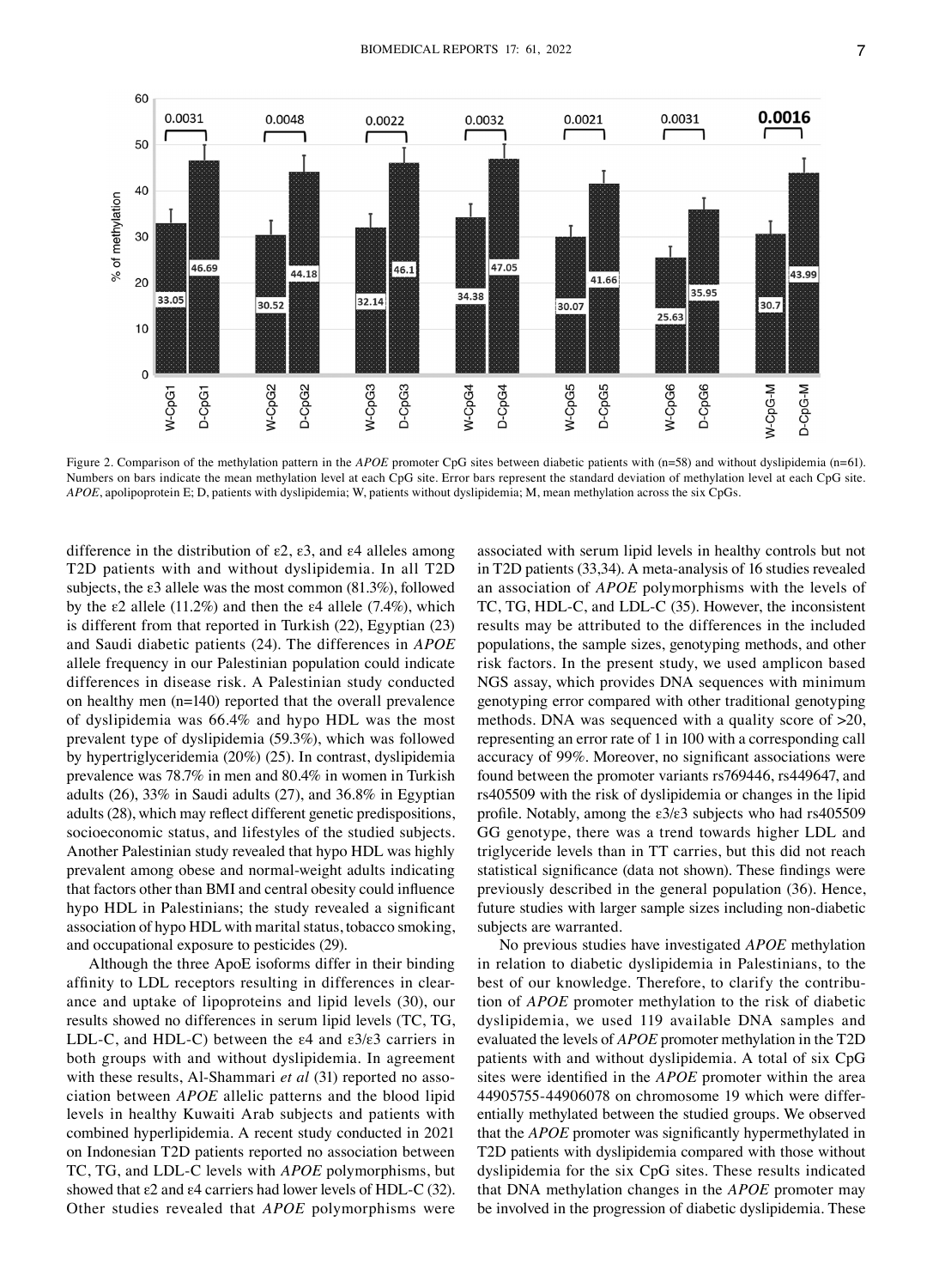results could be attributed to the fact that the *APOE* promoter region has important epigenetic regulatory functions in which hypermethylation of this region could modify gene expression and consequently influence blood lipid levels and participate in the pathogenesis of dyslipidemia. However, the function of this candidate element should be tested *in vivo* to validate its transcriptional regulatory activity and to investigate its effect on the ApoE level. A recent study revealed a negative correlation between the levels of total *APOE* RNA and DNA methylation at the *APOE* CGI in the frontal lobe tissues (37). Another *APOE* genotyping and sequencing study conducted on 10,369 individuals revealed that dementia risk increased with decreasing ApoE levels caused by rare genetic variations other than the common  $\epsilon 2/\epsilon 3/\epsilon 4$  polymorphisms (38).

In addition, a review study reported that the common and rare *APOE* variants alongside environmental factors and epigenetics are associated with variations in lipids and lipoprotein levels affecting the clinical presentation of dyslip– idemia (39). Together, these results indicated that molecular screening of the *APOE* gene and study of epigenetic variations are crucial to understanding the implications of the *APOE* variants in each of these diseases, which would be possible using high throughput sequencing, i.e NGS. In the present study, logistic regression analysis revealed that higher DNA methylation levels at the six CpGs in the promoter region of *APOE* increases the odds of dyslipidemia independently of the *APOE* ε4 carrier. Karlsson *et al* (40) also reported that *APOE* allelic variation and increased methylation levels in the promoter region may act independently to increase the risk of dementia. Another case‑control study showed that a higher DNA methylation level at two CpGs in the *APOE* promoter was independently associated with atherosclerotic cerebral infarction (41). In contrast to our results, Mur *et al* (42) showed that DNA methylation levels at five CpGs in the *APOE* promoter region were higher in ε4 carriers compared to ε3 carriers.

It is well known that the endogenous pattern of DNA methylation is influenced by environmental factors such as environmental pollutants, and the social environment including early life stressors (maternal stress) that have a marked effect on DNA methylation during fetal development and throughout life. These epigenetic changes may affect neuronal structure and function and thus an organism's health behaviors (43,44) which are however beyond the scope of this study. In the current study we confirmed the known effect of age on methylation levels, a group of non‑diabetic healthy individuals (n=58) of younger age (mean age  $\pm$  SD, 45.6 $\pm$ 8.5) tended to have lower methylation levels at the six analyzed CpG sites (mean  $\pm$  SD, 11.595±7.944) (data not shown).

However, additional detailed study is required to investigate the association between DNA methylation and age between the two sex subgroups. Furthermore, LDL levels and BMI were revealed as independent risk factors for dyslipidemia, which confirmed that the progression of diabetic dyslipidemia is a consequence of genetic and other risk factors that affect lipid levels such as age, smoking, and a high fat intake (45).

In addition to the small sample size, some limitations should be addressed in our study. First, the selected six CpGs in the *APOE* promoter region may not represent the methylation pattern of the whole *APOE* gene, other CpGs may also be related to the risk of dyslipidemia. Second, confounding factors such as smoking, energy intake, folic acid supplementation, dyslipidemia/antidiabetic medications, and family history might affect DNA methylation patterns. A recent study reported that statin use was an independent factor of higher *ABCG1* methylation (at the  $cg06500161$  site) and this was correlated with the differential expression of genes involved in both lipid metabolism and glycemic pathways (46). Unfortunately, no information on the treatment or family history of diabetes and dyslipidemia was available for all study participants; therefore we could not include these confounding factors in our statistical analysis.

A study conducted on stunted growth revealed a significant association between low dietary intakes (lower intakes of protein and carbohydrate) and increased global DNA methylation (47). Generally, the DNA methylation process is catalyzed by DNA methyltransferases enzymes (DNMTs) in which the methyl group is transferred from S-adenosylmethionine and incorporated into carbon 5 of the cytosine residue followed by a release of s‑adenosylhomocysteine (48). Therefore, any genetic deletion or silencing of these enzymes will induce passive demethylation of the CpG sites in gene promoters and subsequently aberrant gene expression (48). Furthermore, some dietary intakes that act as methyl donors may influence DNA methylation either by inhibiting DNMTs enzymes or by changing the availability of substrates required for these enzymatic reactions (49).

In conclusion, this study demonstrates that *APOE* ε genotypes and the promoter variants (rs769446, rs449647, and rs405509) are not associated with an increased risk of diabetic dyslipidemia. Our study revealed that *APOE* DNA methylation levels at the six CpGs in the promoter region are associated with diabetic dyslipidemia. Differential DNA methylation at these loci might serve as a biomarker for diabetic dyslipidemia and represent an interesting possibility for future research to identify a new therapeutic target to reverse the methylation of *APOE* promoter and may improve the clinical management of diabetic dyslipidemia.

#### **Acknowledgements**

Not applicable.

## **Funding**

This work was funded by the Deanship of Scientific Research (Al‑Quds University‑Palestine, Abu Dis, Palestine).

## **Availability of data and materials**

The original data generated using next generation sequencing dataset has been deposited in the National Center for Biotechnology Information Sequence Read Archive (BioProject ID: PRJNA830334, http://www.ncbi.nlm.nih. gov/bioproject/830334; and BioProject ID: PRJNA830330, http://www.ncbi.nlm.nih.gov/bioproject/830330). The datasets used and/or analyzed during the present study are available from the corresponding author on reasonable request.

## **Authors' contributions**

SE and AN conceived the study. SC and AN performed the analysis. KE, ME, MG and AS performed the experiments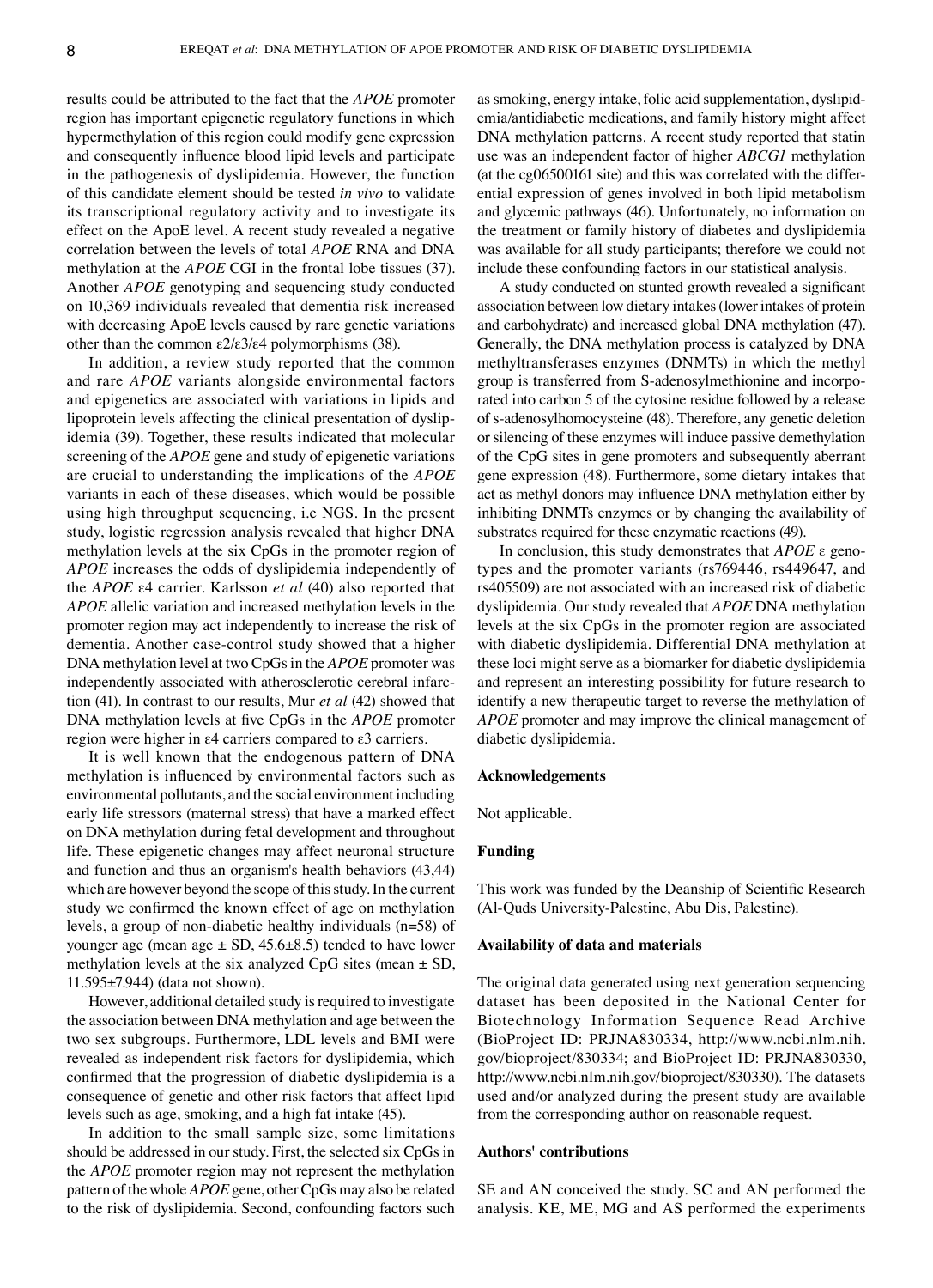and curated the data. SE wrote the manuscript. SC and AN reviewed and edited the manuscript. All authors read and approved the final manuscript. SE and AN confirm the authenticity of all the raw data.

## **Ethics approval and consent to participate**

The study was conducted according to the guidelines expressed in the Declaration of Helsinki, and written informed consent was obtained from all enrolled participants. The study procedure was approved by the local ethical committee at Al-Ouds University (East Jerusalem, Palestine; approval no. 71/REC).

#### **Patient consent for publication**

Not applicable.

## **Competing interests**

The authors declare that they have no competing interests.

#### **References**

- 1. Yu CE and Foraker J: Epigenetic considerations of the APOE gene. [corrected]. Biomol Concepts 6: 77‑84, 2015.
- 2. Belloy ME, Napolioni V and Greicius MD: A Quarter century of APOE and Alzheimer's disease: Progress to date and the path forward. Neuron 101: 820‑838, 2019.
- 3. Ashiq S and Ashiq K: The association of apolipoprotein‑E (APOE) gene polymorphisms with coronary artery disease: A systematic review and meta‑analysis. Egypt J Med Hum Genet 22: 16, 2021.
- 4. Smelt AH and de Beer F: Apolipoprotein E and familial dysbetalipoproteinemia: Clinical, biochemical, and genetic aspects. Semin Vasc Med 4: 249‑257, 2004.
- 5. Sun Y, Wei R, Yan D, Xu F, Zhang X, Zhang B, Yimiti D, Li H, Sun H, Hu C, *et al*: Association between APOE polymorphism and metabolic syndrome in Uyghur ethnic men. BMJ Open 6: e010049, 2016.
- 6. Villeneuve S, Brisson D, Marchant NL and Gaudet D: The poten‑ tial applications of apolipoprotein E in personalized medicine. Front Aging Neurosci 6: 154, 2014.
- 7. Maitland‑van der Zee AH, Stricker BH, Klungel OH, Mantel‑Teeuwisse AK, Kastelein JJ, Hofman A, Leufkens HG, van Duijn CM and de Boer A: Adherence to and dosing of beta-hydroxy-beta-methylglutaryl coenzyme A reductase inhibitors in the general population differs according to apolipoprotein E‑genotypes. Pharmacogenetics 13: 219‑223, 2003.
- 8. Cai C, Wen Z and Li L: The relationship between ApoE gene polymorphism and the efficacy of statins controlling hyperlipidemia. Am J Transl Res 13: 6772-6777, 2021.
- 9. Zhang L, He S, Li Z, Gan X, Li S, Cheng X, Yang N and Zheng F: Apolipoprotein E polymorphisms contribute to statin response in Chinese ASCVD patients with dyslipidemia. Lipids Health Dis 18: 129, 2019.
- 10. Bizzarro A, Seripa D, Acciarri A, Matera MG, Pilotto A, Tiziano FD, Brahe C and Masullo C: The complex interaction between APOE promoter and AD: An Italian case-control study. Eur J Hum Genet 17: 938‑945, 2009.
- 11. Bekris LM, Lutz F and Yu CE: Functional analysis of APOE locus genetic variation implicates regional enhancers in the regulation of both TOMM40 and APOE. J Hum Genet 57: 18‑25, 2012.
- 12. Ciceri F, Rotllant D and Maes T: Understanding epigenetic altera‑ tions in Alzheimer's and Parkinson's disease: Towards targeted biomarkers and therapies. Curr Pharm Des 23: 839-857, 2017.
- 13. Bae MG, Kim JY and Choi JK: Frequent hypermethylation of orphan CpG islands with enhancer activity in cancer. BMC Med Genomics 9 (Suppl 1): S38, 2016.
- 14. Kumar R, Nandhini LP, Kamalanathan S, Sahoo J and Vivekanadan M: Evidence for current diagnostic criteria of diabetes mellitus. World J Diabetes 7: 396‑405, 2016.
- 15. Jellinger PS, Dickey RA, Ganda OP, Mehta AE, Nguyen TT, Rodbard HW, Seibel JA, Shepherd MD and Smith DA; AACE Lipid Guidelines Committee. The American Association of Clinical Endocrinologists: AACE medical guidelines for clinical practice for the diagnosis and treatment of dyslipidemia and prevention of atherogenesis. Endocr Pract 6: 162‑213, 2000.
- 16. Goodyear MD, Krleza‑Jeric K and Lemmens T: The declaration of Helsinki. BMJ 335: 624‑625, 2007.
- 17. Krishnaveni P and Gowda VM: Assessing the validity of friedewald's formula and anandraja's formula for serum LDL‑cholesterol calculation. J Clin Diagn Res 9: BC01‑BC04, 2015.
- 18. Ereqat S, Cauchi S, Eweidat K, Elqadi M and Nasereddin A: Estrogen receptor 1 gene polymorphisms (PvuII and XbaI) are associated with type 2 diabetes in Palestinian women. PeerJ 7: e7164, 2019.
- 19. Shao Y, Shaw M, Todd K, Khrestian M, D'Aleo G, Barnard PJ, Zahratka J, Pillai J, Yu CE, Keene CD, *et al*: DNA methylation of TOMM40‑APOE‑APOC2 in Alzheimer's disease. J Hum Genet 63: 459-471, 2018.
- 20. Shatwan IM, Winther KH, Ellahi B, Elwood P, Ben‑Shlomo Y, Givens I, Rayman MP, Lovegrove JA and Vimaleswaran KS: Association of apolipoprotein E gene polymorphisms with blood lipids and their interaction with dietary factors. Lipids Health  $\hat{\text{Dis}}$  17: 98, 2018.
- 21. Satizabal CL, Samieri C, Davis‑Plourde KL, Voetsch B, Aparicio HJ, Pase MP, Romero JR, Helmer C, Vasan RS, Kase CS, *et al*: APOE and the association of fatty acids with the risk of stroke, coronary heart disease, and mortality. Stroke 49: 2822‑2829, 2018.
- 22. Duman BS, Oztürk M, Yilmazer S and Hatemi H: Apolipoprotein E polymorphism in Turkish subjects with Type 2 diabetes mellitus: Allele frequency and relation to serum lipid concentrations. Diabetes Nutr Metab 17: 267‑274, 2004.
- 23. Galal AA, Abd Elmajeed AA, Elbaz RA, Wafa AM and Elshazli RM: Association of apolipoprotein E gene polymor‑ phism with the risk of T2DM and obesity among Egyptian subjects. Gene 769: 145223, 2021.
- 24. Alharbi KK, Khan IA and Syed R: Association of apolipoprotein E polymorphism with type 2 diabetes mellitus in a Saudi popula‑ tion. DNA Cell Biol 33: 637‑641, 2014.
- 25. Ali I, Kharma A, Samara M, Odeh S, Jaradat N, Zaid AN and Ahmad MA: Prevalence of dyslipidemia in undiagnosed palestinian men: A cross‑sectional study. J Lipids 2019: 3473042, 2019.
- 26. Bayram F, Kocer D, Gundogan K, Kaya A, Demir O, Coskun R, Sabuncu T, Karaman A, Cesur M, Rizzo M, *et al*: Prevalence of dyslipidemia and associated risk factors in Turkish adults. J Clin Lipidol 8: 206‑216, 2014.
- 27. Alzahrani GS, Aljehani SM and Al‑Johani JJ: Risk factors of dyslipidemia among Saudi population, 2017. Egypt J Hosp Med 71: 2262‑2265, 2018.
- 28. Reda A, Ragy H, Saeed K and Alhussaini MA: A semi-systematic review on hypertension and dyslipidemia care in Egypt-highlighting evidence gaps and recommendations for better patient outcomes. J Egypt Public Health Assoc 96: 32, 2021.
- 29. Damiri B, Aghbar A, Alkhdour S and Arafat Y: Characterization and prevalence of metabolic syndrome among overweight and obese young Palestinian students at An‑Najah National University. Diabetes Metab Syndr 12: 343‑348, 2018.
- 30. Mahley RW: Central nervous system lipoproteins: ApoE and regulation of cholesterol metabolism. Arterioscler Thromb Vasc Biol 36: 1305‑1315, 2016.
- 31. Al‑Shammari S, Fatania H, Al‑Radwan R and Akanji AO: Apolipoprotein E polymorphism and lipoprotein levels in a Gulf Arab population in Kuwait: A pilot study. Ann Saudi Med 24: 361‑364, 2004.
- 32. Maratni NP, Saraswati MR, Dewi NN, Yasa I, Eka Widyadharma IP, Putra IB and Suastika K: Association of apolipoprotein E gene polymorphism with lipid profile and ischemic stroke risk in type 2 diabetes mellitus patients. J Nutr Metab 2021: 5527736, 2021.
- 33. Srirojnopkun C, Kietrungwilaikul K, Boonsong K, Thongpoonkaew J and Jeenduang N: Association of APOE and CETP TaqIB polymorphisms with type 2 diabetes mellitus. Arch Med Res 49: 479‑485, 2018.
- 34. Seo JY, Youn BJ, Cheong HS and Shin HD: Association of APOE genotype with lipid profiles and type 2 diabetes mellitus in a Korean population. Genes Genomics 43: 725‑735, 2021.